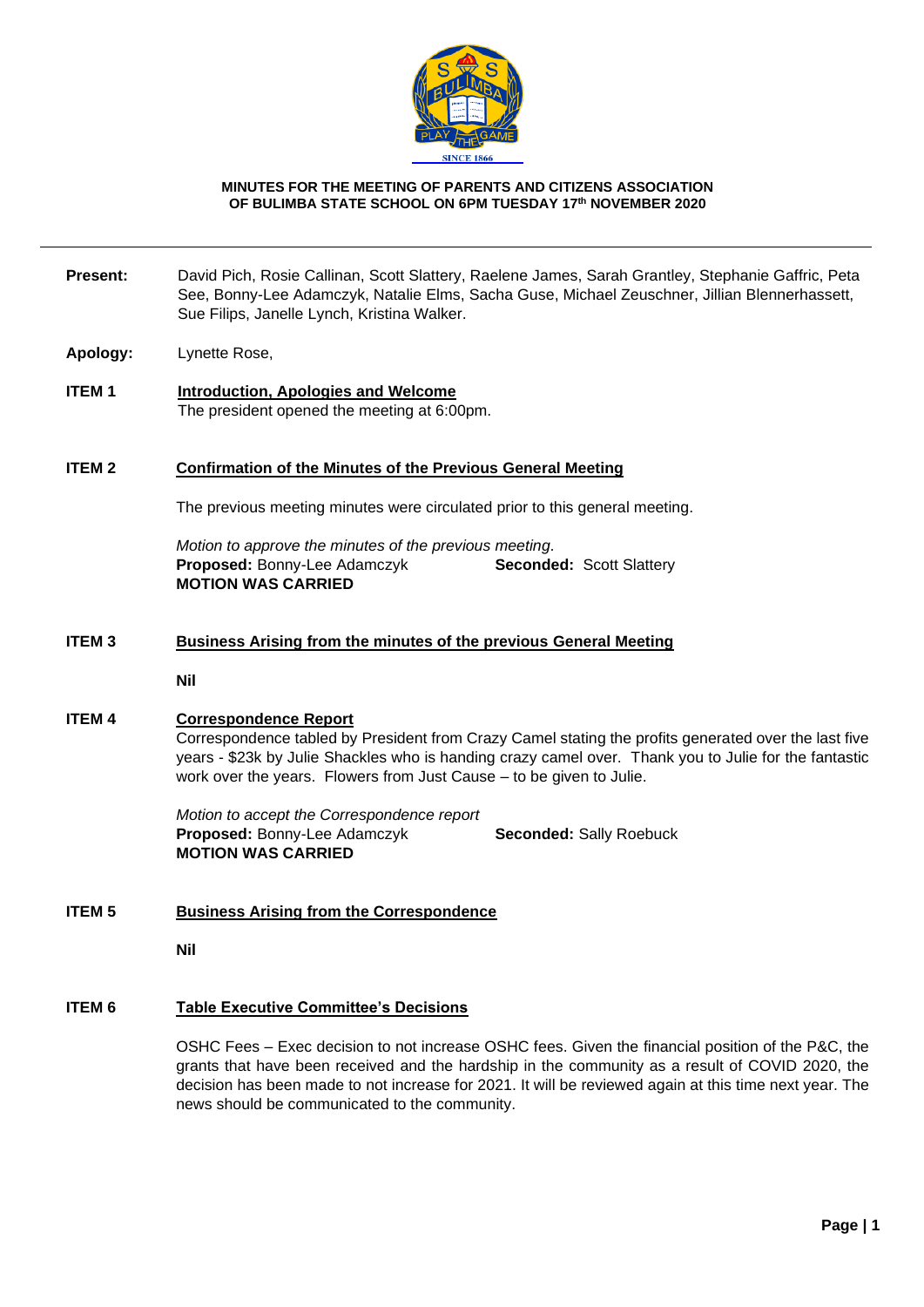**Parental Leave** – Proposed new parental leave policy. Sacha Guse and Sally Roebuck left the room due to conflict of interest.

The Policy was circulated prior to the meeting.

Comments regarding parental leave policy, members indicated that it seemed high for a small business. Comment to probation period of a new employee being the same as the qualifying period of the leave. Response to this- waiting periods are starting to phase out and are considered sexist as they only apply to women. Comment in favour of 6 months waiting period due to the fact that probation have been lifted at this time and all leave will be in affect at this time. The P&C would like to be a progressive, forward looking, ethical organisation and the exec consider the policy to be in line with the values of the organisation. Comment, this parental leave policy will attract the right staff.

A vote was called, one vote against. **The Parental Leave Policy was passed**

*Motion to approve the Executive Committee Decisions* **Proposed:** Scott Slattery **Seconded:** Sarah Grantley **MOTION WAS CARRIED**

## **ITEM 7 Treasurer's Report and Financial Statement, and any business arising from the Treasurer's report and financial statement**

Report tabled by Treasurer

*Motion to increase budgeted expenditure for this year – for revised swim club Food and Groceries to \$3,500 from \$1000 Small equipment \$2000 up from \$1,500 Large Equipment \$4,600 up from \$4,500*

**Proposed:** Scott Slattery **Seconded:** Sally Roebuck **MOTION WAS CARRIED**

*Motion to approve the Treasurer's Report* **Proposed: Dave Pich Seconded: Stephanie Gaffric MOTION WAS CARRIED**

# **ITEM 8 Business Unit reports and financial statements and any business arising from the business unit reports and financial statements**

Report tabled by Business Unit Manager

Thank you to all staff for an incredible if not tough year. Thank you to Amanda Lay who has been with Smart Bites for many years, this is her last year at Bulimba State School. A special day will be done for Amanda on the last day of service for the year.

*Motion to approve the business unit reports* **Proposed:** Sarah Grantley **Seconded:** Stephanie Gaffric **MOTION WAS CARRIED**

# **ITEM 9 Sub Committee Reports**

#### **Swim Club**

Report tabled by Swim Club Secretary Feedback from parents has been extremely favourable – the swim club have been run very smoothly and efficiently.

*Motion to approve the Swim Club report* **Proposed:** *Bonny-Lee Adamczyk* **Seconded:** Stephanie Gaffric **MOTION WAS CARRIED**